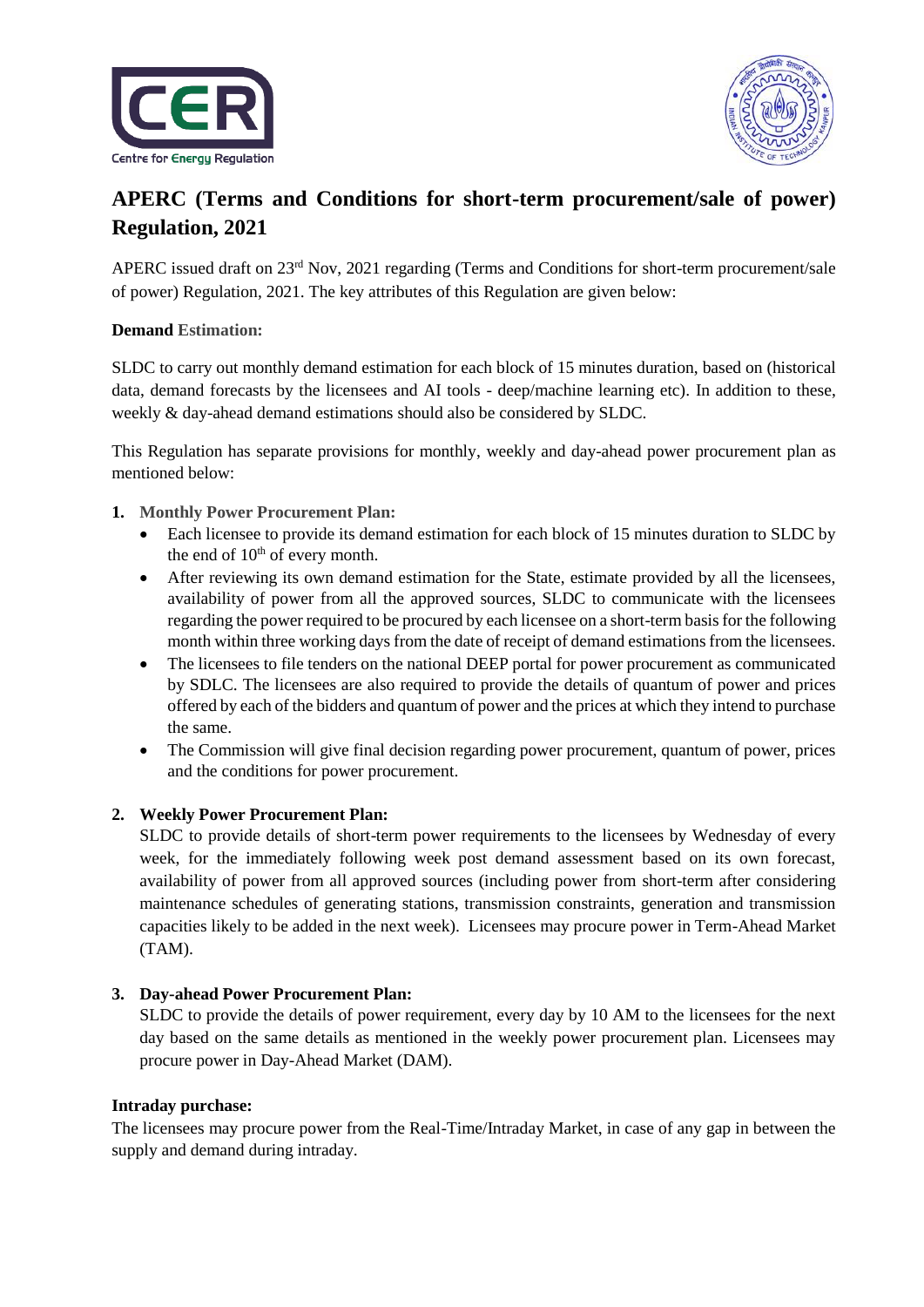



#### **Bilateral contracts:**

The licensees should not buy power via bilateral contracts under any situation except from the sources expressly approved by the Commission.

### **Benchmark Price for short-term power procurement:**

The per unit weighted average price of energy determined by the Commission for that year will be the benchmark price for short-term procurement for that year.

### **Functions of Dedicated cell:**

- To purchase energy in the RTM when the per unit landed prices of energy in the exchanges are below the per unit variable costs (VC) of energy from the approved stations in the margin under dispatch.
- To sell surplus energy in RTM, Intraday, Day-Ahead/Week Ahead Market (including surplus from wind & solar in Green Term Ahead Market (GTAM)).
- $\triangleright$  The marginal per unit VC from the approved sources under despatch will be the basis for such sale of surplus power.

#### **Additional factors considered for Computation of landed prices of short-term procurement:**

- **1.** Reduction in the GCV values of coal due to storage of coal for longer duration (because of backing down/shutdown of approved thermal plants in order to accommodate market purchases).
- **2.** Additional capital expenditure on account of reduction in life of thermal stations equipment's due to frequent backing down/shut down of approved thermal stations.
- **3.** The impact of interest on account of the advance payments made to the Energy Exchanges towards power purchases.
- **4.** Additional financial burden on the licensees (in the form of higher fixed cost) on account of higher coal availability at thermal stations due to backing down/shut down of approved thermal stations.

#### **Furnishing of the information to the Commission:**

Licensees to provide following period details to the Commission pertaining to the short-term power procurement:

- The details of RTM/Intraday/Day-Ahead power procurements & sales (block-wise quantum of power and per unit rate) by the end of every day.
- The details of weekly power procurement and sales in TAM for the next week and power supply status for the immediately previous week by the end of Wednesday of the present week.
- The details of sales  $\&$  power procurements for the next month and power supply status for the immediate previous month by the end of the  $10<sup>th</sup>$  day of the present month.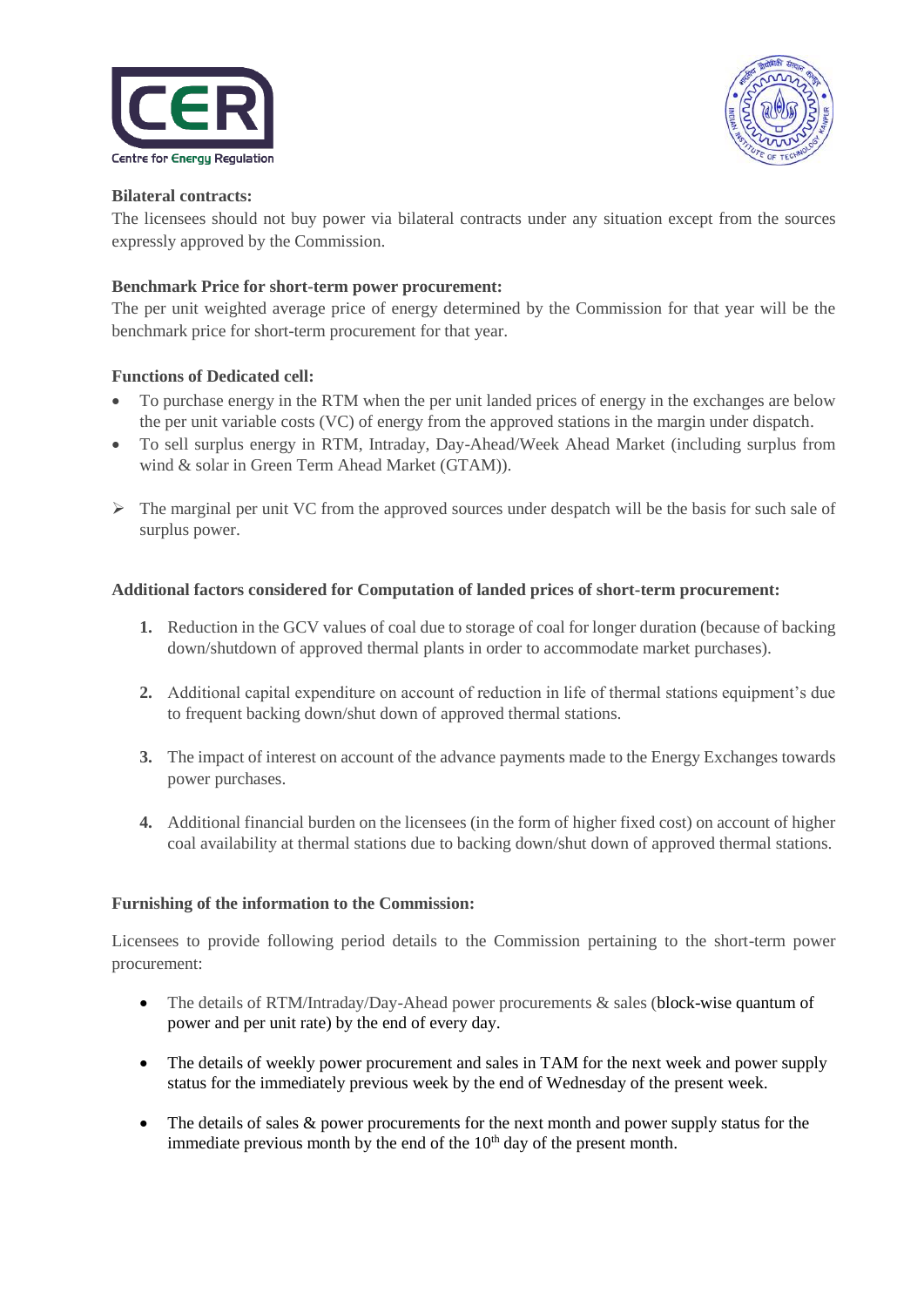



The draft regulation can be accessed [here](https://cer.iitk.ac.in/odf_assets/upload_files/Draft_APERC_Terms_and_Conditions_for_short_term_procurement_sale_of_power_Regulation_2021.pdf)

## **CER Opinion**

- 1) **Short-term Demand Estimation and Procurement Plan (Regulation 3, 4, 5, 6):** The draft Regulation provide provisions for the demand estimation and power procurement plan for short-term at three levels i.e. monthly, weekly and daily. It is suggested that the demand estimation as well as the power procurement plan proposed in this Regulation should be carried out at four levels instead of three levels namely: -
	- Monthly demand estimation and power procurement plan
	- Weekly demand estimation and power procurement plan
	- Day ahead estimation and power procurement plan
	- Demand estimation and power procurement plan for Real-time market (RTM), at least 8 to 10 blocks ahead before the RTM (to make final preparation for buy and sell in the RTM)
- 2. **Monthly Power Procurement Plan (Regulation 4):** As per the draft Regulation, "*the licensees shall float tenders on the national DEEP e-bidding portal to procure the power communicated by SLDC*". However, it is suggested that the power procurement from different power market platforms (example: DEEP portal, DAM, RTM etc.,) should be more based on the competitiveness of that platform. Limited liquidity and low competitiveness, particularly for power procurement through negotiated bilateral and trading, and DEEP portal, should only be resorted through competitive tenders that do not attract barriers to entry while keeping into mind the relative price rigidity and competitiveness of power procurement. A portfolio approach should allocate power procurement through various platforms
	- **-** Banking of power
	- **-** Competitive tendering process (that take relatively more time but allow for advance procurement that can extend up to months)
	- **-** DEEP
	- **-** Bilateral trading
	- **-** Power Exchanges

A modelling analysis can be performed to identify relative share of various options in the portfolio based on dynamic nature of the market and need for power procurement.

3. **Comprehensive Nature of Power Procurement Plan:** The power procurement plan should be comprehensive in nature, and should also provide for a framework to decide how much power the distribution licensees should procure from DEEP portal, DAM/RTM or through trading licensees (keeping in view the reliability margin taking into account of the five percent spinning reserve). The proposed power procurement plan should also include some buffer for reliability.

Moreover, the power procurement plan should also account for the overall RPO commitments for the state utilities/DISCOMs and whether they need to procure or sell power in Green Term Ahead Market (GTAM) or Renewable Energy Certificates (RECs).

4. **Rephrasing the term 'Whole State' (Regulation 1, 4, 5):** The draft Regulation uses the term "*whole state*" at several places in this Regulation for the state of Andhra Pradesh. It may be reworded as 'for the consumers of the licensees', that are to be served by them (after adjusting the captive and open access consumers). 'Whole state' includes all of the electricity consumption including that through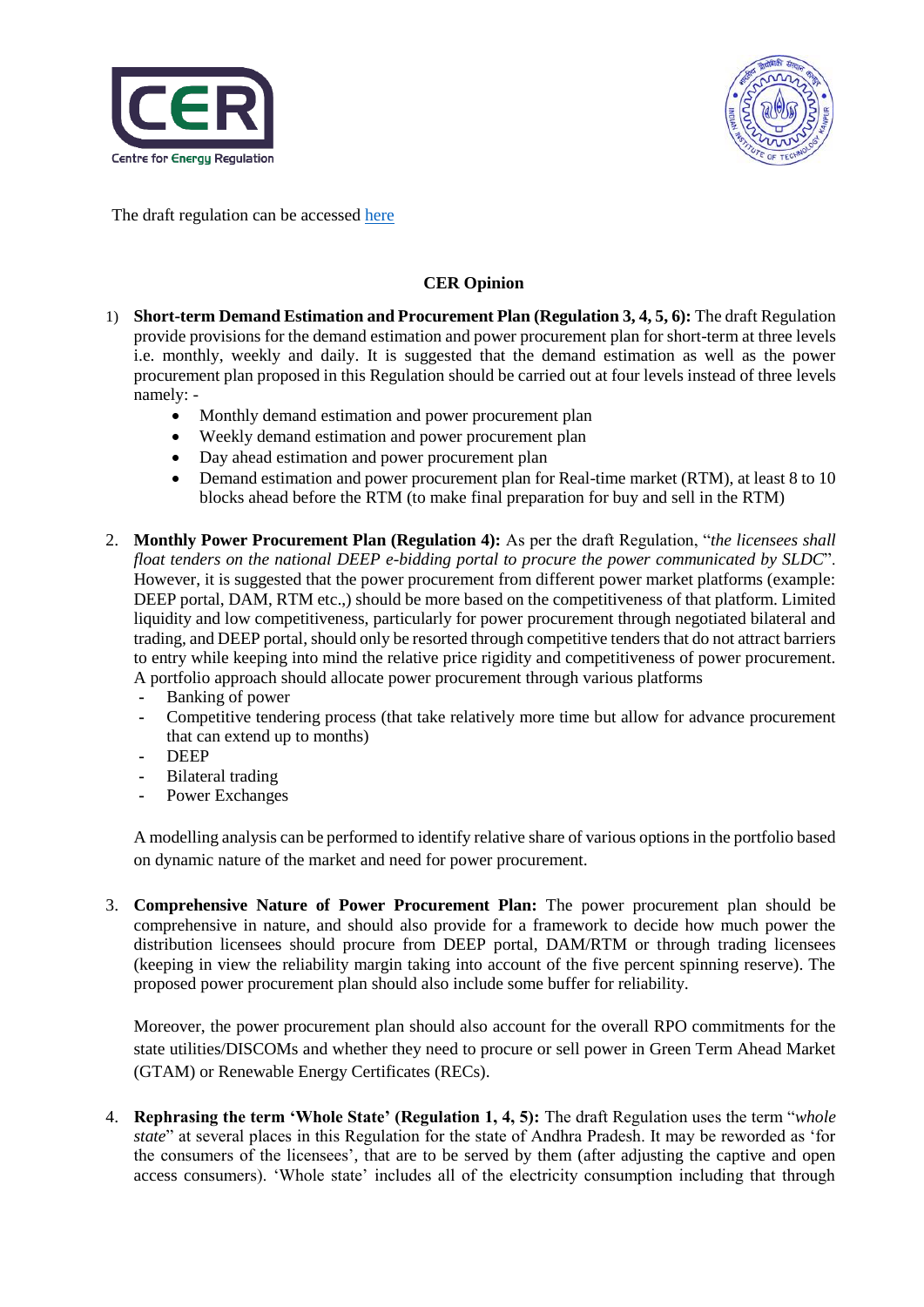



captive and open access.

5. **Ratification by the Commission (Regulation 5 & 6):** As per the draft Regulation, "*all the weekly/Dayahead power purchases shall got ratified by the Commission*". It is suggested that this Regulation should have some guidelines available regarding the quantum of power, the distribution licensees should generally procure through different market platforms and the average price or the peak price they should be willing to pay. Furthermore, it needs to be clarified whether the ratification will be done against a criteria set by the Commission or will it be only a paperwork.

However, no such ratification is mentioned in the case of Intra-day power purchases. This should not serve as a loophole in the regulation. Any specific reason for the exclusion may be mentioned therein for the same.

- 6. **Role of Banking in Bilateral Contracts (Regulation 8):** The draft Regulation does not provide any provision for banking. Banking is one of the 'revenue/cost' neutral 'power procurement' offering little risk in terms of availability as well as prices thereof. It is suggested to add a provision for banking in case of bilateral contracts and may not even require ratification of the Commission if there are guidelines specified for the same. Also note that banking increases the cost only to the extent of intra-/inter-state transmission losses and charges thereof. Guidelines can provide for a framework for economic evaluation of banking transactions so that there is overall economic gain for the licensees and hence the final consumers.
- 7. **Benchmark Price for Short-Term Power Procurement (Regulation 9):** The draft Regulation does not provide the definition of 'Benchmark price'. A 'benchmark price' should be separately defined for each type of the trade (DEEP, DAM, RTM etc.,) and the applicability of the benchmark should be clarified. It should be further clarified that the benchmark is applicable on average or as a minimum/maximum limit. A range of benchmark price may be separately notified by the Commission from time to time. However, the regulatory treatment if the price is below/above the benchmark price (for sale/buy) should be included in the regulation.
- 8. **Ministry of Power Guidelines on Short-Term Power Procurement (Regulation 10):** As per the draft Regulation, "*the distribution licensees shall scrupulously follow the guidelines of Ministry of Power, GoI while procuring short-term power*". Since, these are the guidelines, the distribution licensees, if differing from it should identify the reasons thereof and get it approved/ratified by the Commission as applicable.
- 9. **Data/Information on Websites (Regulation 11):** The draft Regulation provide provisions for placing the information related to monthly/weekly/day-ahead power requirement communicated by SLDC to the licensees and the monthly/weekly/day ahead/intraday power procurements by the licensees on the SLDC and licensees' websites. It is suggested to add a provision to ensure ease of accessibility of the current as well as archived data/information on the same through SLDC's as well as licensee's website through an identified webpage for the same.
- 10. **Reserve Shutdown (Regulation 12):** In order to identify generating units for backing down/reserve shutdown, a unit commitment modelling exercise should be undertaken on weekly basis for proper decision making regarding the reserve shutdown.
- 11. **Modelling Tools and Analysis:** Short-term demand forecasting, power procurement planning and unit commitment modelling are important modelling tools that should be utilized by the distribution licensees/SLDC to ensure that the decisions being undertaken are justified based on scientific methodologies taking into account the techno-economic aspects in an optimization framework.